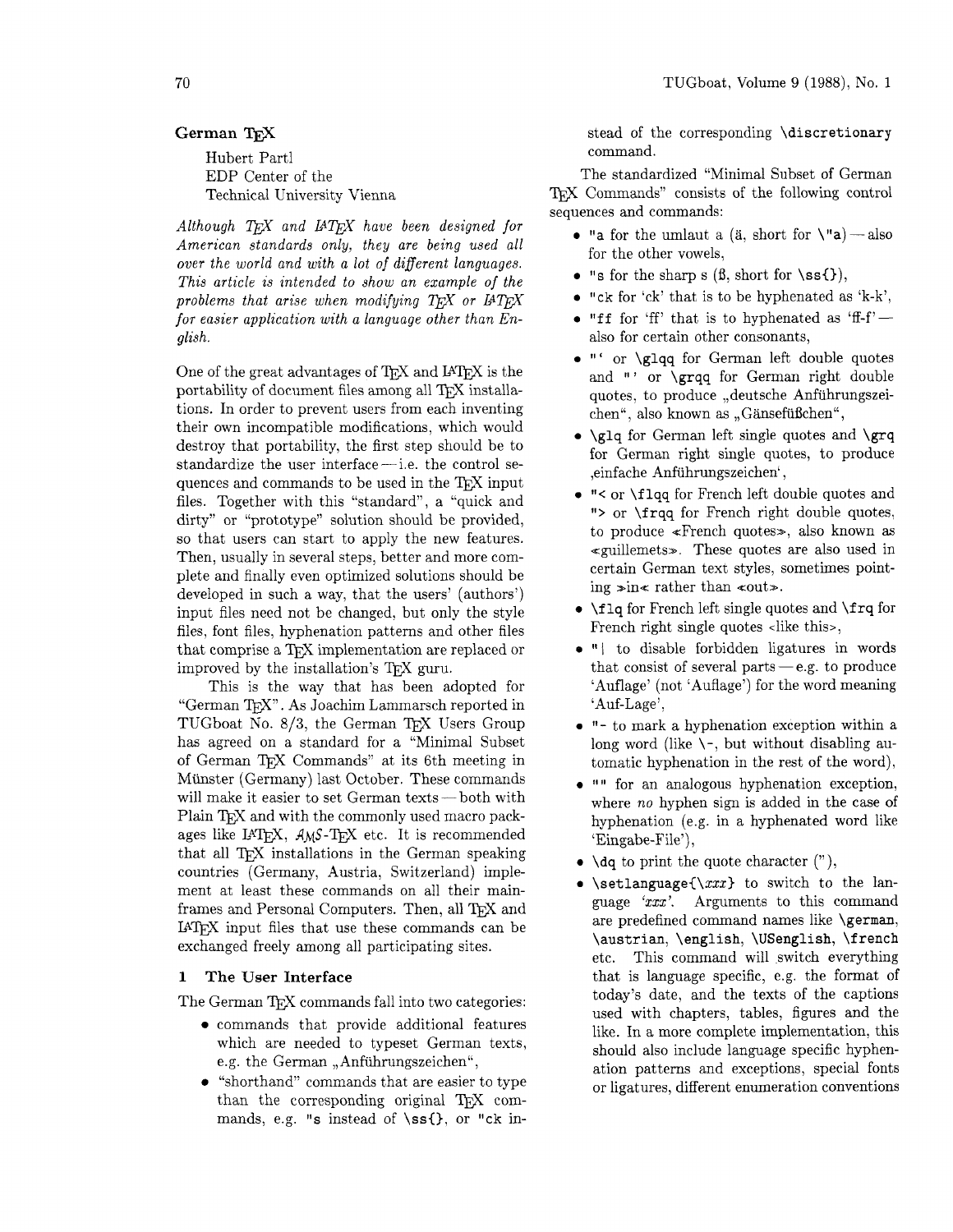and so on. However, the German TFX commands remain available, regardless of the language specified. This is useful for multi-lingual documents, e.g. an article that is written in English but contains German citations (like this one).

- **\originalTeX** to reset everything to its original meaning in TEX or IATEX. This is needed to generate environments that are completely compatible with the rest of the TFX world.
- **\germanTeX** to switch on the German T<sub>F</sub>X commands (modifications) again.

The last three commands are usually applied locally for different parts of a multi-lingual document. They have been designed in such a way that they can be easily extended to other languages in the obvious way. The author expresses his hope that other national TFX Users Groups will adopt similar or perhaps even compatible conventions for their language specific TFX modifications.

Both the shorthand forms and the original forms of the commands for the Umlaute and for the sharp s will be modified so that automatic hyphenation remains in  $effect - either$  for the whole word (with Umlaute and sharp s included in the hyphenation patterns) or at least for the rest of the word, which can be accomplished by using constructs like

### **\nobreak\hskip\z@skip**

which make TFX "think" that a new word is started after the umlaut. (This trick has been found and reported by Norbert Schwarz from Bochum.)

The standard does not include layout conventions. On the contrary, a variety of document layouts is encouraged. As with conventional typesetting methods, all authors, editors. and institutions should be free to chose their individually preferred document styles and should not be forced to an unnatural uniformity.

Tables 1 and 2 show examples for typical applications of the German TFX commands.

|  |  | Table 1: Examples |
|--|--|-------------------|
|--|--|-------------------|

| sch"on                                              | produces: schön   |                                  |
|-----------------------------------------------------|-------------------|----------------------------------|
| Stra"se                                             | produces: Straße  |                                  |
| "'Ja, bitte!"' produces: "Ja, bitte!"               |                   |                                  |
| " <merci bien!"=""> produces: «Merci bien!»</merci> |                   |                                  |
| Dru"cker                                            |                   | produces: Drucker or Druk-ker    |
| Ro"lladen                                           |                   | produces: Rolladen or Roll-laden |
| Auf"   lage                                         | produces: Auflage |                                  |

| Table 2: Date Formats |                   |  |
|-----------------------|-------------------|--|
| \setlanguage          | \todav            |  |
| \german               | 31. Januar 1988   |  |
| \austrian             | 31. Jänner 1988   |  |
| \english              | 31st January 1988 |  |
| \USenglish            | January 31, 1988  |  |
| \french               | 31 janvier 1988   |  |

With Plain TFX, the German commands are made available by an input command like

**\input german** 

With IATFX, they are made available by specifying the document style option **german,** e.g. with

## \documentstyle[11pt, german]{article}

In addition, the user should take care that the correct hyphenation patterns for his language are used — usually by specifying the appropriate format file when calling the  $T<sub>F</sub>X program. Among the Ger$ man T<sub>F</sub>X users, the German hyphenation patterns generated by Jost Krieger and Norbert Schwarz at the University of Bochum are the preferred ones.

#### **2 The Present Solution**

A "quick and dirty" realization of these German T<sub>F</sub>X commands has been compiled by the author with the help of several other TFX users in Basle, Bonn, Bochum, Darmstadt, Stuttgart, and Vienna. The file, known as **GERMAN. TEX** or **GERMAN. STY,** is public domain. Mainframe installations can obtain it via Electronic Mail from several file servers: ArpaNet users can FTP it from the Rochester IATEX Style File Collection, and BitNet users can GET it from **NETSERV AT AEARN** in Linz (Austria) or from **LISTSERV AT DHDURZI** in Heidelberg (Germany). PC users can obtain it on floppy disk from the German PCT<sub>F</sub>X distributor.

Besides being quick and dirty, this solution has the advantage that it can be used with the original versions of TFX and IATFX and with the fonts and hyphenation patterns as they are available now. Everything is defined and re-defined using T<sub>F</sub>X commands only, and it is just one T<sub>F</sub>X input file that can easily be ported to every computer (including Personal Computers) and is independent of the output devices used.

Care has been taken to make the same file usable both with Plain T<sub>F</sub>X and with IAT<sub>F</sub>X and other macro packages. This has been accomplished by us-